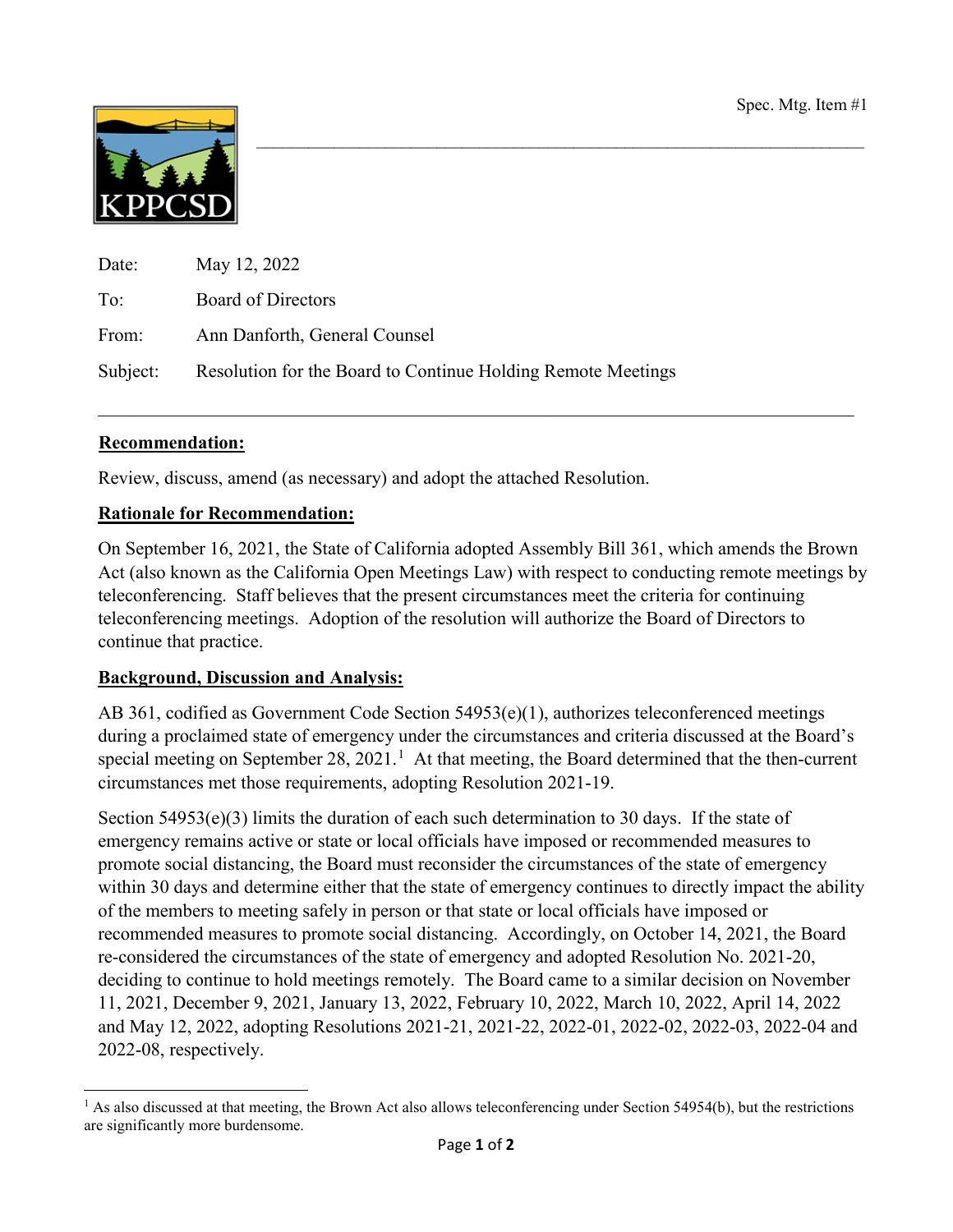To continue holding teleconferenced meetings during the Covid 19 threat without calling special meetings when the interval between regular meetings exceeds once a month, the Board must regularly reconsider its decision to meet remotely. The attached draft Resolution 2022-10 will authorize continued teleconferenced meetings.

On May 12, 2022, when the Board adopted Ordinance No. 2022-08, the level of Covid in Contra Costa County was low. That level has since risen to medium. [https://www.cdc.gov/coronavirus/2019](https://www.cdc.gov/coronavirus/2019-ncov/your-health/covid-by-county.html) [ncov/your-health/covid-by-county.html.](https://www.cdc.gov/coronavirus/2019-ncov/your-health/covid-by-county.html) As of June 3, 2022, the CDC recommends that persons who are medically vulnerable or at increased risk of severe illness wear and wear masks and practice socials distancing when in public indoor places. See [https://www.cdc.gov/coronavirus/2019](https://www.cdc.gov/coronavirus/2019-ncov/prevent-getting-sick/prevention.html) [ncov/prevent-getting-sick/prevention.html.](https://www.cdc.gov/coronavirus/2019-ncov/prevent-getting-sick/prevention.html) The CDC has published a list of medical conditions that [https://www.cdc.gov/coronavirus/2019-ncov/need-extra-precautions/people-with-medical](https://www.cdc.gov/coronavirus/2019-ncov/need-extra-precautions/people-with-medical-conditions.html)[conditions.html.](https://www.cdc.gov/coronavirus/2019-ncov/need-extra-precautions/people-with-medical-conditions.html) Merely being over 65 significantly increases the likelihood of severe disease. [https://www.cdc.gov/coronavirus/2019-ncov/need-extra-precautions/people-with-medical](https://www.cdc.gov/coronavirus/2019-ncov/need-extra-precautions/people-with-medical-conditions.html)[conditions.html.](https://www.cdc.gov/coronavirus/2019-ncov/need-extra-precautions/people-with-medical-conditions.html)

Contra Costa County Health Services Department updated its Covid prevention website on May 24, 2022, recommending masks and social distancing and discouraging indoor gatherings between people of different households. The website notes that the danger of catching Covid is higher indoors when people are close to each other. [https://www.coronavirus.cchealth.org/prevention.](https://www.coronavirus.cchealth.org/prevention)

The Bay Area generally enjoys a strong vaccination rate. However, as of June 3, 2022, only 59.3% of Contra Costa County residents have received the recommended booster shots, a minimal increase from last month's 58.4 percent. [https://www.coronavirus.cchealth.org/.](https://www.coronavirus.cchealth.org/) In addition, the District cannot assume that all meeting attendees are vaccinated. We do know that many Board meeting attendees are over 65 and therefore considered more vulnerable to Covid. Given all of these factors, and the fact that Governor Newsom's 2020 declaration of a state of emergency remains in effect, staff recommends that the Board continue to meet remotely.

# **Fiscal Impact:**

There is no fiscal impact from approving the Resolution.

# **Exhibits**

• Resolution No. 2022-10, Making Findings and Electing to Continue to Meet Remotely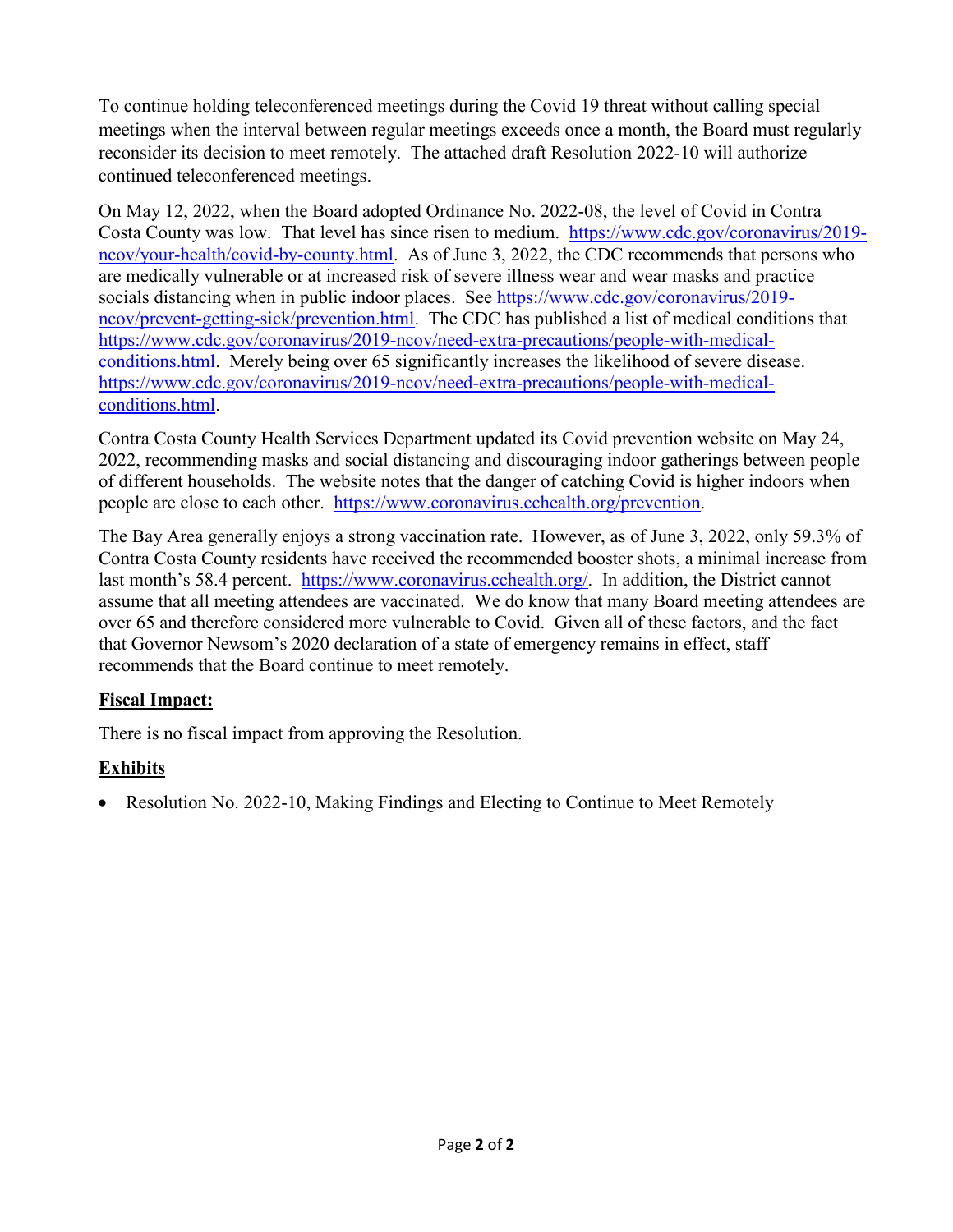### **RESOLUTION NO. 2022-10**

## **A RESOLUTION OF THE BOARD OF DIRECTORS OF THE KENSINGTON POLICE PROTECTION AND COMMUNITY SERVICES DISTRICT MAKING FINDINGS AND DETERMING A NEED TO CONTINUE HOLDING REMOTE MEETINGS BY TELECONFERENCE**

**WHEREAS**, the Board of Directors of the Kensington Police Protection and Community Services District ("District") is committed to preserving public access and participation in Board of Directors' meetings; and

**WHEREAS**, all meetings of the District's Board are open and public, as required by the Ralph M. Brown Act (Cal. Gov. Code §§ 54950 – 54963), so that any member of the public may attend, participate, and watch the Board conduct its business; and

**WHEREAS**, Government Code section 54953(e)(1) of the Brown Act, allows a legislative body to hold a teleconference meeting, without compliance with the requirements of Government Code section 54953(b)(3), under any of the following conditions:

- A. State or local officials have imposed or recommended measures to promote social distancing.
- B. The meeting is for the purpose of determining, by majority vote, whether because of the emergency, meeting in person would present imminent risks to the health or safety of attendees
- C. The legislative body has determined, by majority vote, that, because of the emergency, meeting in person would present imminent risks to the health or safety of attendees; and

**WHEREAS**, to meet by teleconference under Government Code section 54953(e), the Governor must have proclaimed a state of emergency under the California Emergency Services Act (Govt. Code § 8625 *et. seq*.); the legislative body must reconsider the circumstances of the state of emergency every thirty days; and the legislative body must find that the state of emergency continues to directly impact the ability of the members to meet safely in person and/or state or local officials continue to impose or recommend measures to promote social distancing; and

**WHEREAS**, if the legislative body does not make the above findings every thirty days, it must again determine whether the conditions specified in Government Code section 54953(e)(1) still pertain before holding further teleconferenced meetings under that subsection; and

**WHEREAS,** on September 28, 2021, October 14, November 11, 2021, December 9, 2021, January 13, 2022, February 10, 2022, March 10, 2022 and April 14, 2022, the Board held special meeting in which it found that then-current circumstances met the criteria of Government Code Section 54953(e)(1)(A) and (C); and

**WHEREAS,** on May 12, 2022, the Board reviewed the evidence in the records and determined the following by majority vote:

- A. The state of emergency proclaimed by Governor Newsom on March 4, 2020, continues to exist;
- B. State or local officials continue to impose or recommend measures to promote social distancing.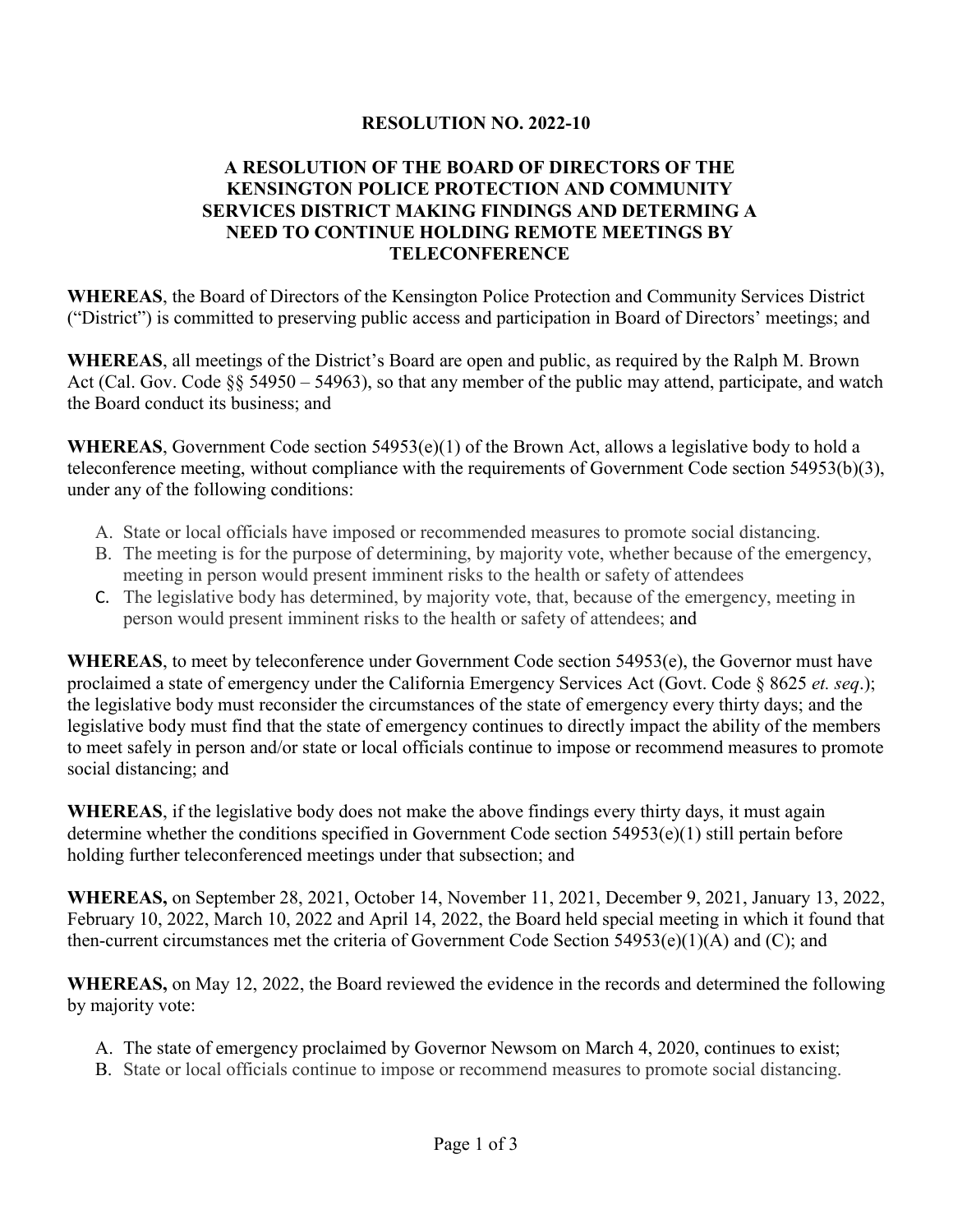- C. Because of the emergency, meeting in person would present imminent risks to the health or safety of attendees.
- D. The state of emergency continues to directly impact the ability of the members to meet safely in person

**WHEREAS**, many persons who regularly attend Board meetings are over the age of 65 and therefore considered particularly vulnerable to COVID-19; and

**WHEREAS**, the District provides in the public notices and agendas for all public meetings the online and telephone options for participation in public meetings, protecting the right of the public to address their local officials and to participate in public meetings, and posts this information on the District's website, including instructions on how to access the public meeting remotely.

**NOW, THEREFORE BE IT RESOLVED**, that the Board of Directors has reconsidered the circumstances of the state of emergency; and be it

**FURTHER RESOLVED**, that the Board finds that State or local officials continue to impose or recommend measures to promote social distancing and that State of Emergency declared by Governor Newsom on March 4, 2020, continues to directly impact the ability of Board members, staff, and the public to meet safely in person; and, be it

**FURTHER RESOLVED**, that the Board finds that because of the aforesaid declared State of Emergency, meeting in person would present an imminent risk to the health or safety of meeting attendees; and be it

**FURTHER RESOLVED**, that the Board authorizes and directs the General Manager to place on the Board's agenda, at least once monthly, reconsideration of the State of Emergency to determine whether circumstances warrant continuing to meet by teleconference under Government Code section 54953(e)(3); and be it

**FURTHER RESOLVED**, that the Board authorizes and directs the General Manager to take all actions necessary to carry out the intent and purpose of this Resolution including conducting open and public meetings in accordance with Government Code section 54953(e) and other applicable provisions of the Brown Act.

PASSED AND ADOPTED by the Board of Directors of the Kensington Police Protection and Community Services District upon motion by Director \_\_\_\_\_, seconded by Director \_\_\_\_\_\_, on Thursday, the 9<sup>th</sup> day of June, 2022, by the following vote:

AYES:

NOES:

ABSENT:

ABSTAINED: